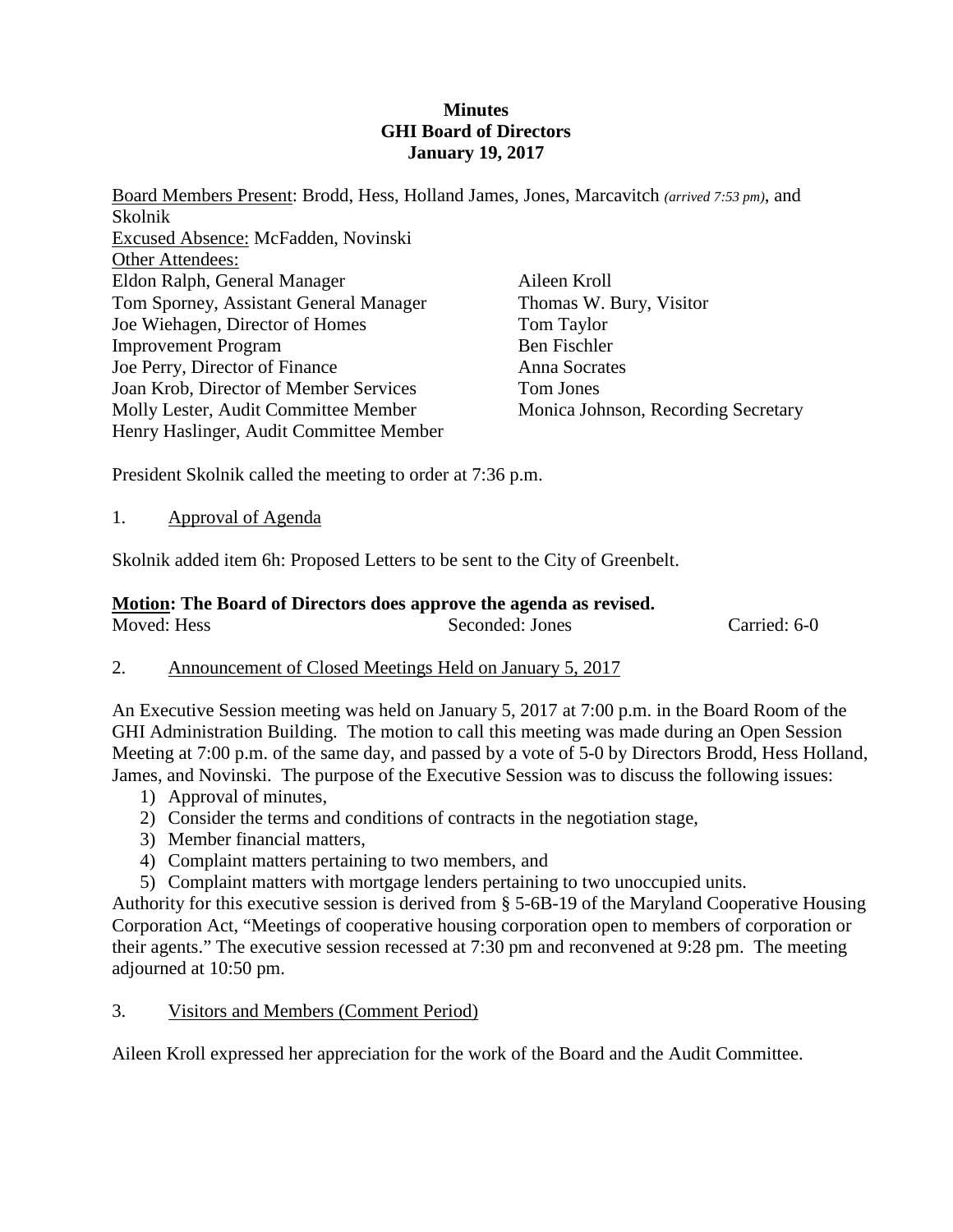### 4. Approval of Membership Applications

# **Motion: I move that the Board of Directors approve the following person into the cooperative and membership is afforded her at the time of settlement:**

• **Annmarie DeAngelis, Sole Owner.**

Seconded: Hess Carried: 6-0

# 5. Committee Reports

Homes Improvement Program: Sporney stated that staff is continuing to work on the survey form the 2016 cohort.

Asbestos abatement removal: Ralph stated that Southern Installation has completed two buildings, and continues to stay on schedule.

Assignment of Members Units to GHI: Holland stated that the Task Force has completed its task and is working on a report.

6. For Action or Discussion

### 6a. Approval of Minutes: December 15, 2016 Regular Meeting

# **Motion: I move that the Board of Directors approve the minutes for the December 15, 2016 regular session meeting.**

| Moved: James | Seconded: Hess | Carried: 6-0 |
|--------------|----------------|--------------|
|              |                |              |

### 6b. Approval of Minutes: December 15, 2016 Special Meeting

# **Motion: I move that the Board of Directors approve the minutes for the December 15, 2016 special session meeting.**

Moved: James Seconded: Hess Carried: 6-0

# 6c. Building Committee's Recommendation re: Use of Foam Insulation for Air Sealing Attics (An Optional Improvement) During the HIP

At its meeting of 28Sep16, the Buildings Committee considered what material should be used for future attic perimeter sealing. Staff presented the following information:

Attic Air Sealing Specification Review

The 2016 HIP offered an attic perimeter air seal option. This option specifies an air seal applied over the top plates of the exterior wall. The 2016 HIP specification was as follows:

AIR SEAL PERIMETER & ACCESSIBLE PENETRATIONS

- 1. Remove existing insulation over top plates of exterior walls.
- 2. Air seal top plates using Knauf ECOSEAL or Owens Corning EnergyComplete®.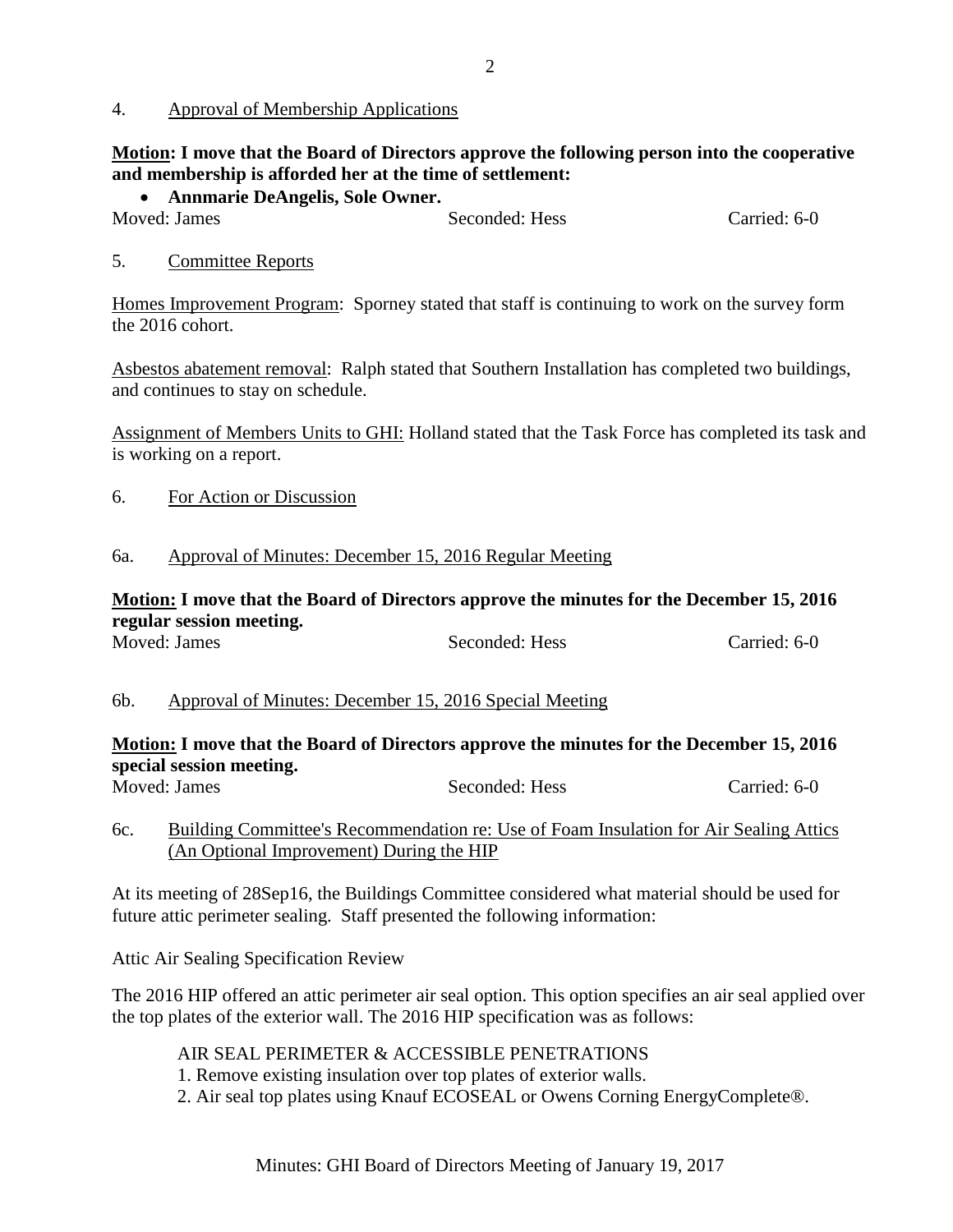- 3. Air seal gable end walls and add blocking at ceiling level as needed.
- 4. Fire caulk at fixture housings penetrating 2nd floor ceiling (or ceilings of additions).
- 5. Maintain insulation clearances required by light fixture type.
- 6. Secure eave baffles to contain new insulation & prevent wind washing.

HIP staff monitored the air sealing procedures based on the above specification. The contractor used the Ecoseal product for air sealing applied using brushes attached to poles in order to reach the wall top plates. This method, while acceptable, is very difficult to achieve its intended benefit:

- The access to the top plates was a long stretch due to the minimal rafter height,
- Reaching each edge of the top plate is difficult due to the angle of the brush and the limited material the brush can hold in a pass,
- Visibility of the top plates is limited and this product requires more complete access to achieve the desired effect,
- This product is ineffective at gable ends as it has no adhesion over existing wall insulation,
- It is best when applied to clean lumber,
- This air seal method requires more labor time both for application and inspection.

In addition, this method of air sealing offers no increased thermal resistance (R-value).

Alternatively, the contractor's typical method of air sealing the top plates in existing homes is to use a single or self-contained two part polyurethane foam. This product and its application overcomes the disadvantages of the application of products such as the Ecoseal:

- Is expanding to fill a larger area than the direct application of the product,
- Reaches to the edges of the rafter framing and wallboard,
- Can be used with extended wands to provide a much longer reach into hardto-reach areas of the framing,
- Can be used at the gable ends to air seal since it expands and adheres to the cavity framing,
- Will adhere to many types of surfaces,
- Is easier to inspect due to the 1- to 2- inch rise above the top plates.

In addition, this type of product provides an R5 to R6 per inch, about twice that of the blown insulation, providing an increased R-value in a location where minimal blown insulation can be installed. Recommend for Consideration: Permit the limited use of spray foam in vented attics to improve air sealing reliability and enhance insulation levels. All other specification details as originally outlined in the 2016 HIP.

The Buildings Committee discussed the following:

- o The three attic upgrades are: insulation, air sealing, and wrapping the attic hatch
- o With the current air sealing at the top plate and gable ends, the current specifications require using a brush on elastomeric product, and this is proving difficult to get a good application.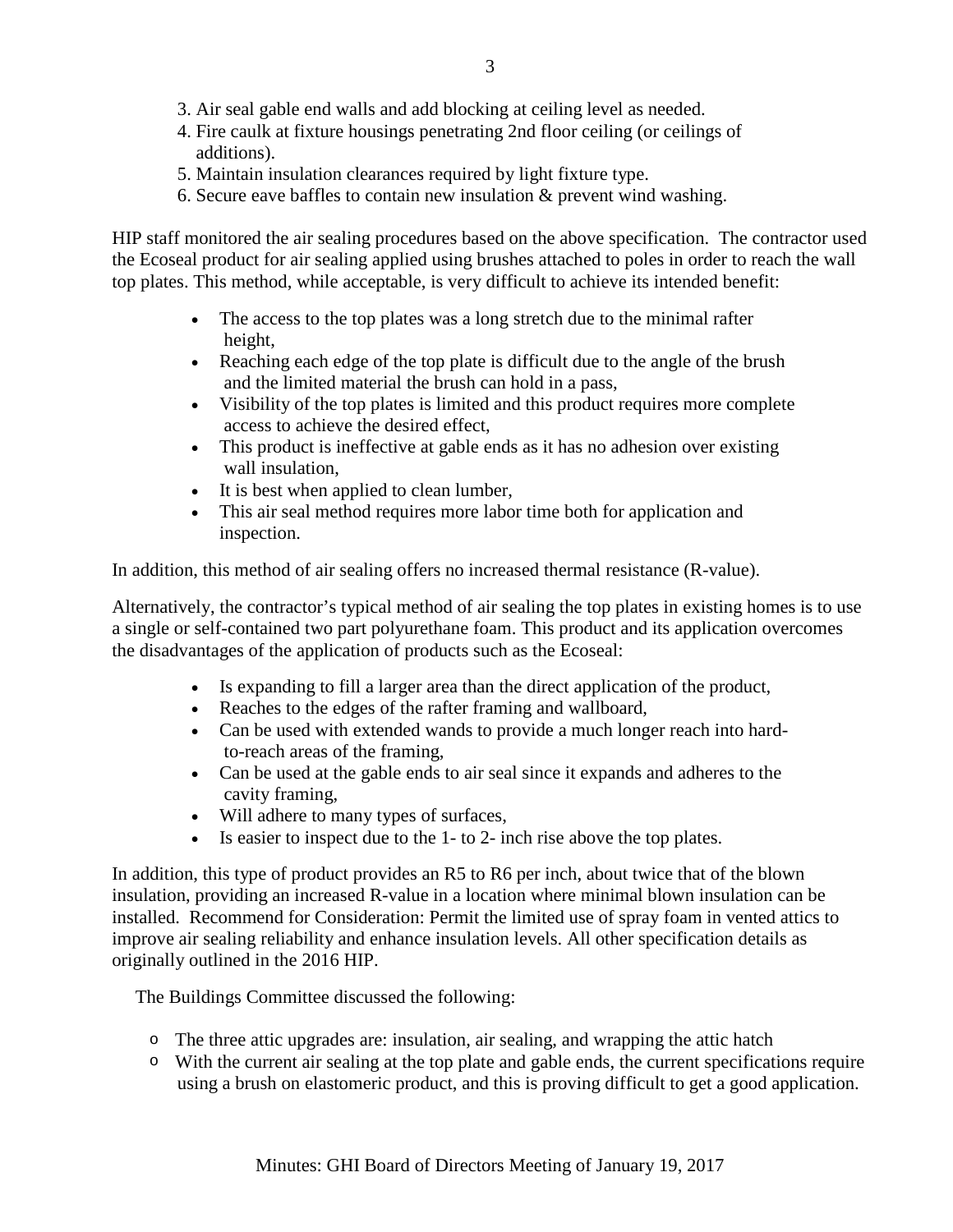- o GHI staff would like the Buildings Committee to consider allowing the use of a spray foam product in this specific location, which would allow for a much more effective sealing of these areas.
- o Spray foam in other areas was rejected for HIP work due to environmental and health concerns voiced by some members.
- o This would be a limiting application, and in a well ventilated area outside the units habitable area.
- $\circ$  Staff is recommending a single-part application, like the spray cans available at home improvement stores. This reduces the risk of improper mixing of chemicals.
- o Informing members of this change of specification will be important in the next years of HIP.

The Buildings Committee recommended by 7-0-0 to the Board of Directors that the air seal specification for attic sealing be revised to allow the use of spray foam insulation. The Board discussed the issue at length. *(Marcavitch arrived during the discussion at 7:53 pm.)*

# **Motion: I move that the Board of Directors permit the limited use of spray foam in vented attics to improve air sealing reliability and enhance insulation levels. Use of spray foam for attic perimeter air sealing shall be identified in the member selection survey.**

| Moved: Hess      | Seconded: Jones | Carried: 6-1 |
|------------------|-----------------|--------------|
| Opposed: Holland |                 |              |

# 6d. Building Committee's Recommendation re: Washington Gas Company's Proposal to Provide Natural Gas to GHI

In July 2015, Mr. James Conyers, Neighborhood Conversions Account Manager of Washington Gas Inc. contacted the Manager to explore GHI's interest in having Washington Gas extend its gas mains to provide gas for heating GHI's homes.

On June 16, 2016, two officials from the Washington Gas Company presented a Letter of Intent to the Board with the following main provisions:

- a) Washington Gas would extend its gas mains throughout our community if GHI made a commitment to install 1600 gas hot water heaters, and 600 members utilized gas heating appliances over a five year period after the construction of the gas mains was completed.
- b) The estimated construction completion date of the gas mains would be no more than three years following the signing of definitive agreements.
- c) GHI would have to contribute \$300,500 if we do not install the agreed upon number of hot water heaters and heating appliances within a 5-year period after construction of the gas mains. This amount must be paid in advance of the project and will be waived, should Washington Gas and GHI come to an agreement on the number of gas appliances to be installed.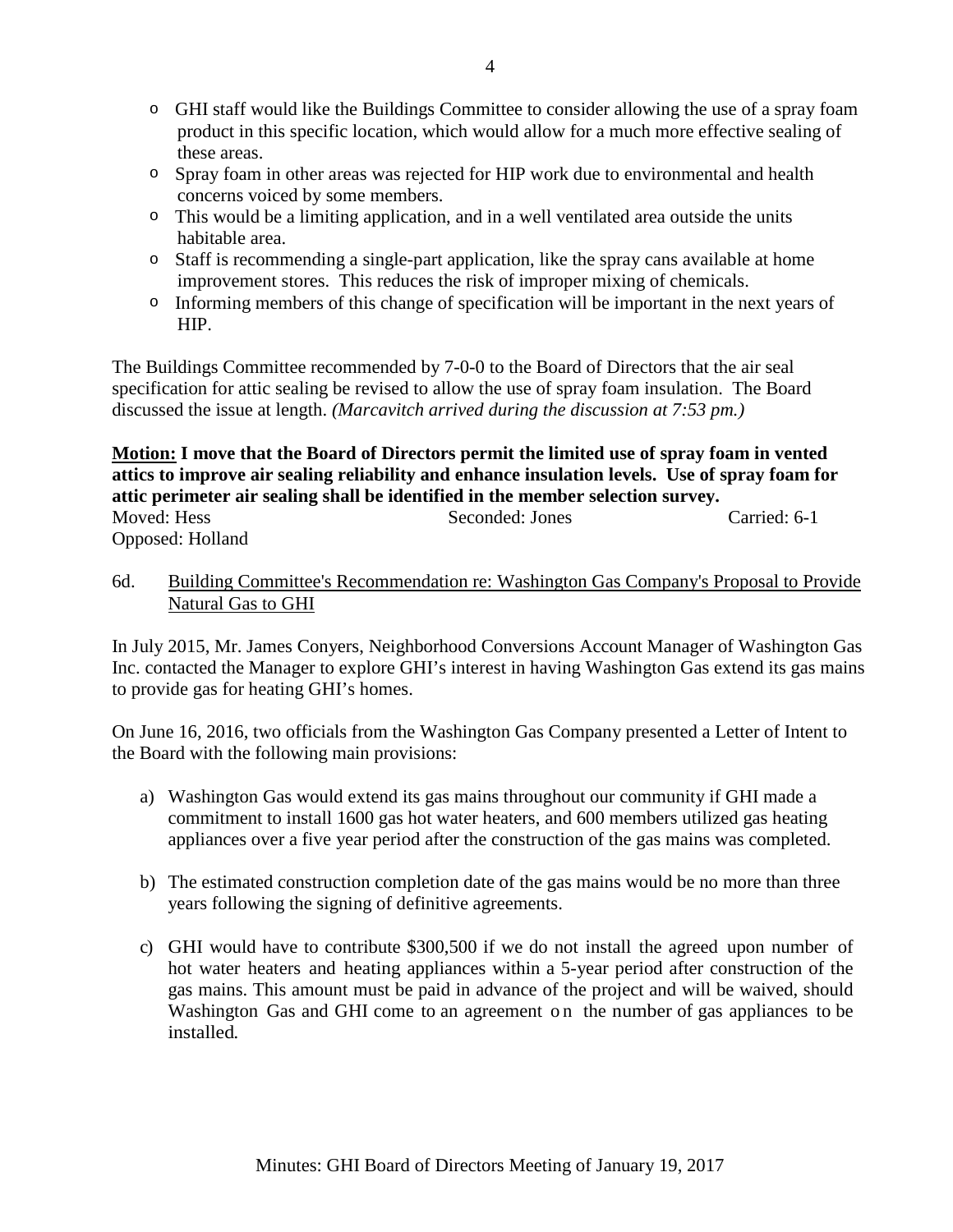During the June 16 meeting, the Board directed the Buildings Committee to review the Letter of Intent and undertake a membership survey to determine the level of interest from members in utilizing gas for heating and other purposes.

A summary report of the survey responses were received and a memorandum from the Buildings Committee which states *"The results of the survey indicated that there is insufficient support for – and solid opposition to – the Washington Gas proposal. In light of these survey results, the Buildings Committee sees no point in continuing the discussion with Washington Gas."*

The Board entered into a lengthy discussion regarding the survey responses.

| Motion: To call the question. |                 |              |
|-------------------------------|-----------------|--------------|
| Moved: Hess                   | Seconded: Brodd | Carried: 5-2 |
| Opposed: Holland, Jones       |                 |              |

**Motion: I move that the Board of Directors accept the Buildings Committee's recommendation that GHI should not continue discussions with Washington Gas about installing a gas mains infrastructure throughout the GHI community due to inadequate support for and opposition to Washington Gas' proposal.** 

| Moved: Marcavitch       | Seconded: Hess | Carried: 5-2 |
|-------------------------|----------------|--------------|
| Opposed: Holland, Jones |                |              |

# 6e. Board Resolution for Signatures on National Cooperative Bank Documents

National Cooperative Bank (NCB) requires a Corporate Resolution be executed. GHI will be establishing the following accounts with NCB:

- · Greenbelt Homes, Inc. General Checking
	- Greenbelt Homes Trustee Account

GHI currently has a 24-month \$100,000 certificate of deposit with NCB.

The Board is asked to approve it. It is necessary for the President to sign the resolutions and each copy to be witnessed by the Board Secretary.

During the discussion, Audit Committee Chair Lester questioned some language in the authorization resolution document. After further discussion, the following motion was made.

**Motion: To postpone discussion until February 2, 2017.** Moved: Marcavitch Seconded: Holland Carried: 5-1-1 Against: Jones Abstained: Hess

### 6f. Update from Staff re: Materials' Overage in Prior Financial Statements

During the presentation of the  $3<sup>rd</sup>$  quarter financial statements, the Director of Finance, Joe Perry brought to the attention of the Board of Directors, a variance related to materials expense. The financial statements indicated a variance to budget of \$66,830. While staff recognizes it is extremely difficult to match the timing of materials usage monthly or even quarterly, the variance was significant enough to prompt staff to perform additional research.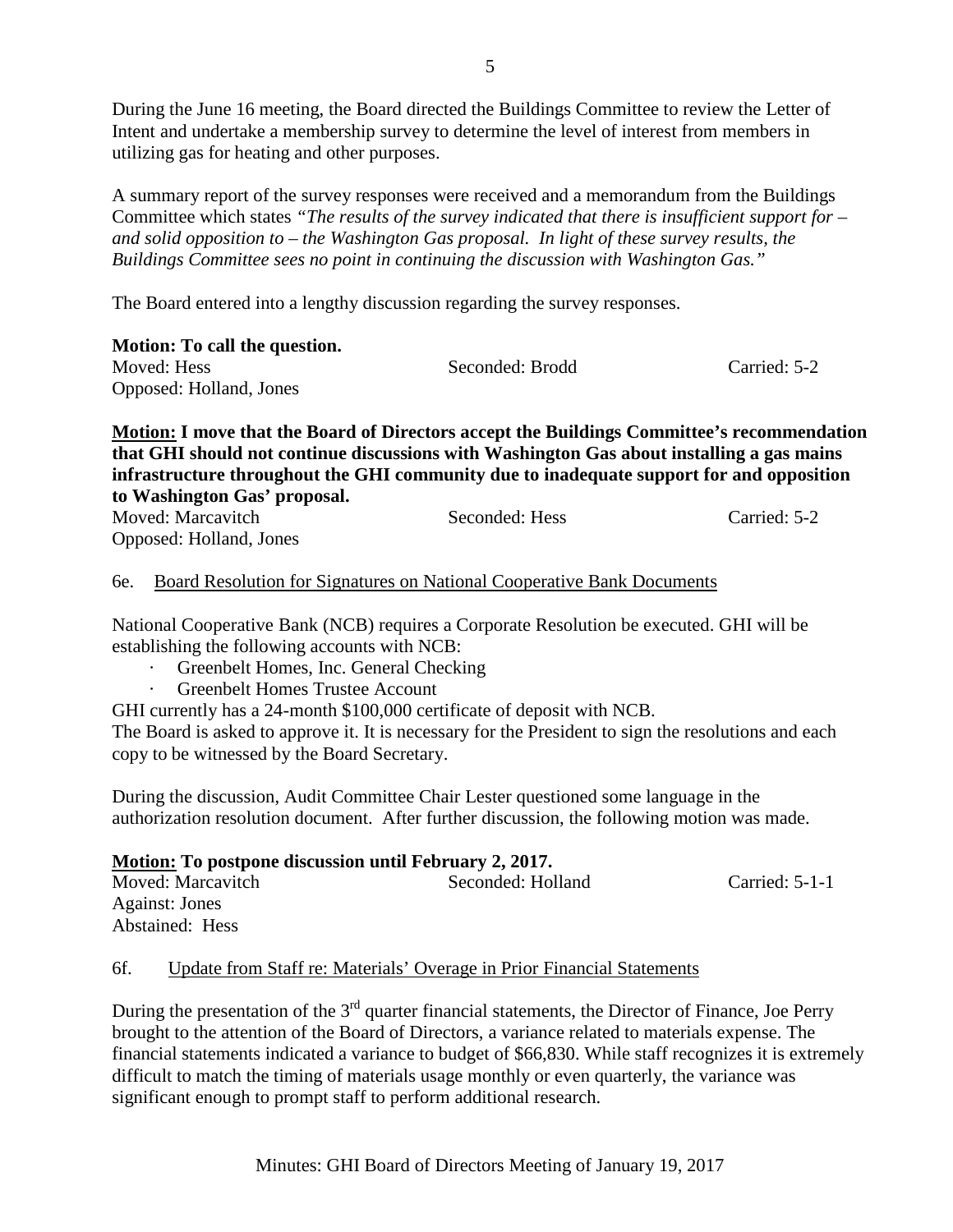Perry, Director of Finance presented a handout at the meeting and discussed the steps taken to determine conditions of variances. The report shows there is no indication that there is any material breach of inventory or materials.

# 6g. Establish Date for General Manager's 2016 Performance Evaluation

The Board should schedule a date for the Manager's 2016 performance evaluation. It will be done during an executive session meeting.

**Motion: I move that the Board establish January 26, 2017 commencing at 7.00 p.m. as the date and time for a meeting in closed session with the General Manager to discuss his 2016 performance evaluation; with the authority to do so derived from § 5-6B-19 (e) (1) (i)** of the Maryland Cooperative Housing Corporation Act, **"Meetings of cooperative housing corporation open to members of corporation or their agents."**  Moved: Hess Seconded: Jones Amended

Amendment: Move to amend the motion to state February 7, 2017.<br>Moved: Jones Seconded: James Carried: 7-0

**Motion as Amended: I move that the Board establish February 7, 2017 commencing at 7.00 p.m. as the date and time for a meeting in closed session with the General Manager to discuss his 2016 performance evaluation; with the authority to do so derived from § 5-6B-19 (e) (1) (i) of the Maryland Cooperative Housing Corporation Act, "Meetings of cooperative housing corporation open to members of corporation or their agents."**  Moved: Hess Seconded: Jones Carried: 7-0

### 6h. Proposed Letters to be sent to the Incoming and Outgoing Greenbelt City Managers

Mr. Mike McLaughlin (Greenbelt's City Manager) has retired. Ms. Nicole Ard has been hired to replace him. The Board should consider sending a welcoming letter to the incoming City Manager and a thank-you letter to the outgoing City Manager. Vice President has prepared drafts of two letters for approval by the Board.

**Motion: I move that the Board of Directors authorize the Board President to send letters to the incoming and outgoing Managers of the City of Greenbelt as presented on January 19, 2017.** Moved: Hess Seconded: Marcavitch Carried: 7-0

### 7. **Items of Information:**

- 7a. Closure of Offices on Monday January 16, 2017
- 7b. Board 12 month Action Plan and Committee Task List
- 7c. Monthly GHI and City Calendars